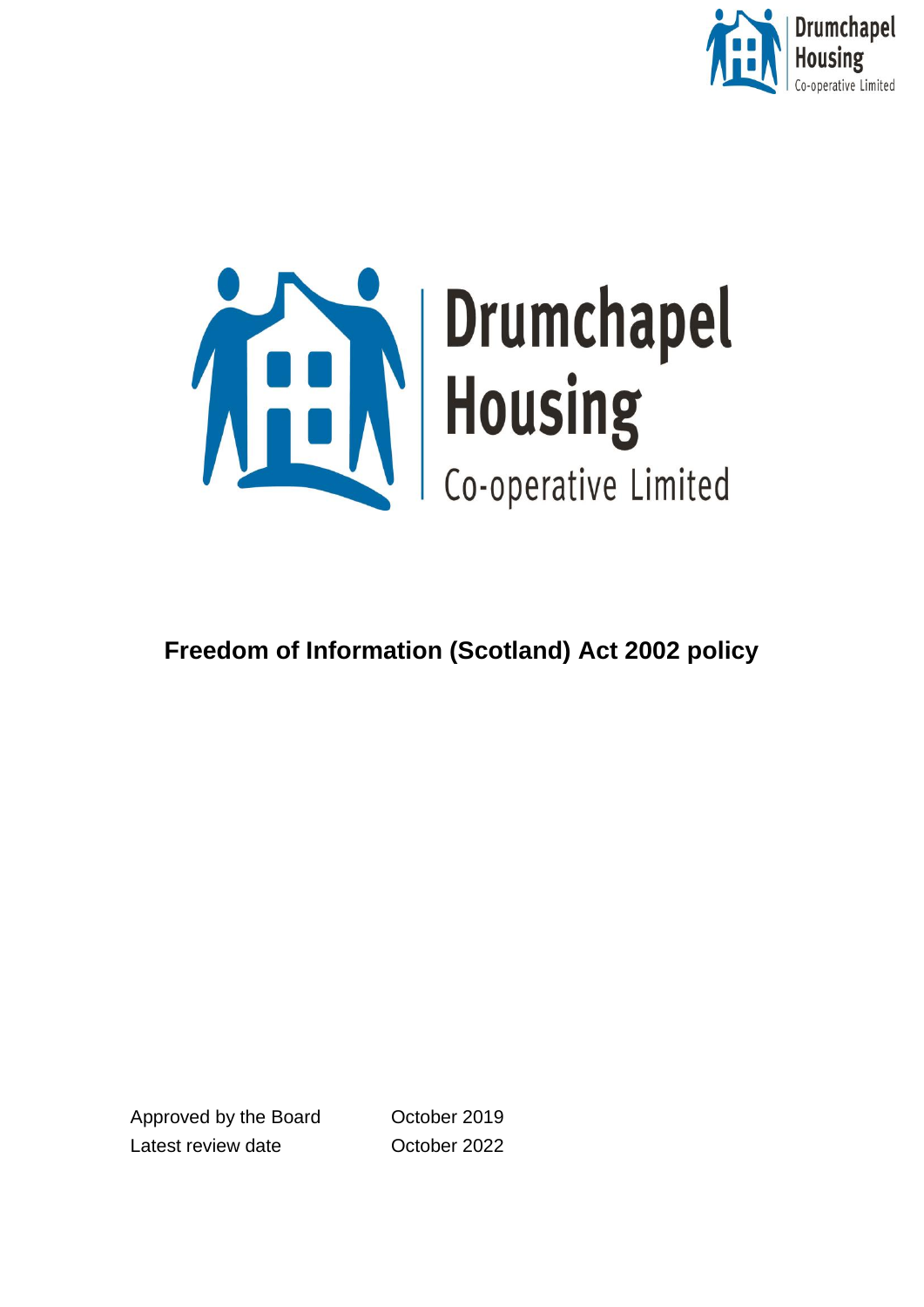

# **Contents**

| 3. |     |  |  |
|----|-----|--|--|
| 4. |     |  |  |
| 5. |     |  |  |
| 6. |     |  |  |
| 7. |     |  |  |
|    |     |  |  |
|    | 8.1 |  |  |
|    | 8.2 |  |  |
|    |     |  |  |
|    | 8.4 |  |  |
|    |     |  |  |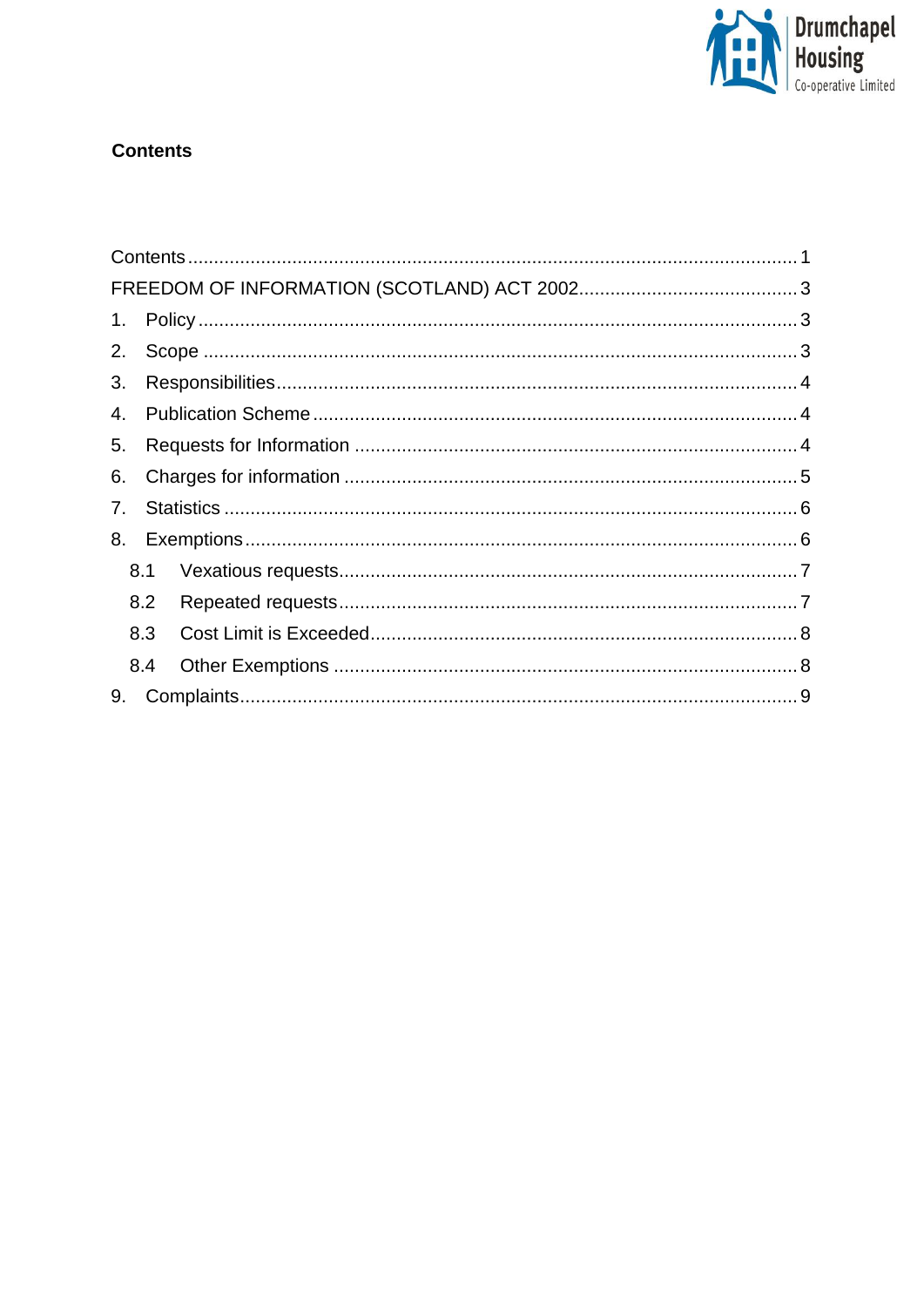

## DRUMCHAPEL HOUSING CO-OPERATIVE LTD

## **FREEDOM OF INFORMATION (SCOTLAND) ACT 2002**

#### <span id="page-2-1"></span><span id="page-2-0"></span>**1. Policy**

Drumchapel Housing Co-operative Limited is committed to openness and transparency. We will comply with the provisions of the Freedom of Information (Scotland) Act 2002 (FOISA) and related legislation, including the Environmental Information Regulations (Scotland) Act 2004, the General Data Protection Regulation and the Data Protection Act 2018.

#### <span id="page-2-2"></span>**2. Scope**

For Registered Social Landlords in Scotland, this Policy refers to freedom of information (FOI) legislation covering the following functions:

- the prevention and alleviation of homelessness
- the management of social housing accommodation (i.e. where an RSL has granted a Scottish secure tenancy or short Scottish secure tenancy)
- the provision and management of sites for gypsies and travellers
- supplying information to the Scottish Housing Regulator in relation to its financial well-being and standards of governance

It Is important to note that FOI rights will only apply to information held by Drumchapel Housing Co-operative Ltd in relation to these functions.

FOISA enables anyone, anywhere in the world, to request any recorded information held by, or on behalf of, Drumchapel Housing Co-operative Ltd. There is no need for the applicant to explain their reasons for the request, or that it is a request under FOISA. Requests for information must be made in writing, which includes emails. The request must state the name and address of the person applying for the information and the required information.

Information will be provided if it is held, unless one or more of the exemptions listed in the legislation applies. Information which is exempt does not have to be provided.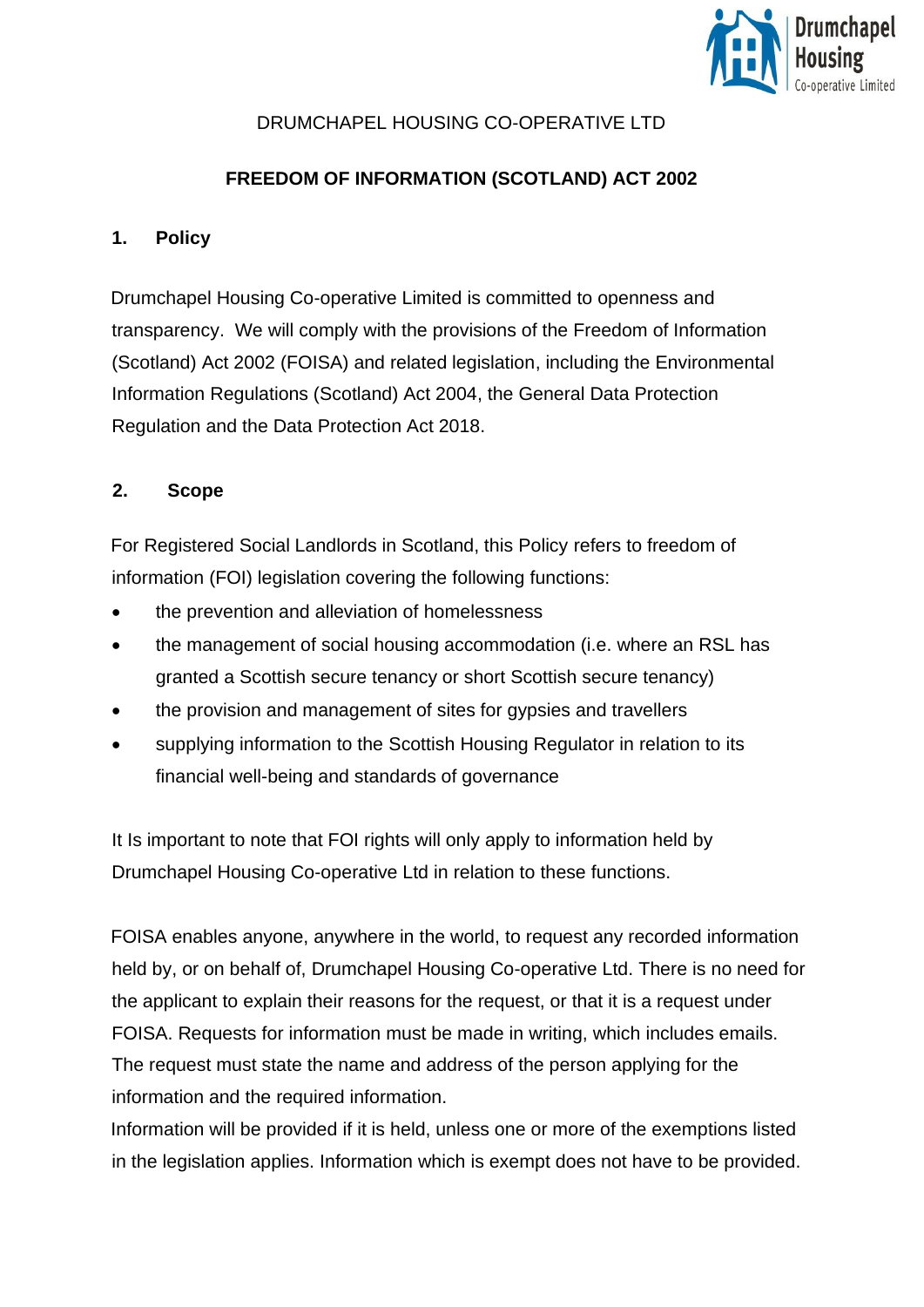

#### <span id="page-3-0"></span>**3. Responsibilities**

All staff are responsible for ensuring that Freedom of Information requests they receive are dealt with in accordance with the FOISA and in compliance with this policy. Staff should forward all initial requests for information received by Drumchapel Housing Co-operative Ltd to the Corporate Services Assistant. All requests must be dealt with promptly and in line with this policy. If requests are made verbally, staff must ask the applicant to put their request in writing (appropriate assistance will be provided to applicants with access requirements) to the Corporate Services Assistant at the addresses given in section 6 below.

Drumchapel Housing Co-operative's Management Board has overall responsibility for this policy. The Director is responsible for ensuring implementation and compliance with this policy.

#### <span id="page-3-1"></span>**4. Publication Scheme**

Drumchapel Housing Co-operative Ltd has adopted the Scottish Information Commissioner's Model Publication Scheme / SFHA's 'Open All Hours' Publication Scheme.

The Scheme sets out what information Drumchapel Housing Co-operative Ltd will make available, classified by type of information, and how this information can be accessed. It also details how much it will cost if there are any charges. The Scheme can be accessed using the following link to our website: <https://www.drumchapelhc.org.uk/>

#### <span id="page-3-2"></span>**5. Requests for Information**

Members of the public are entitled to request information from Drumchapel Housing Co-operative Ltd.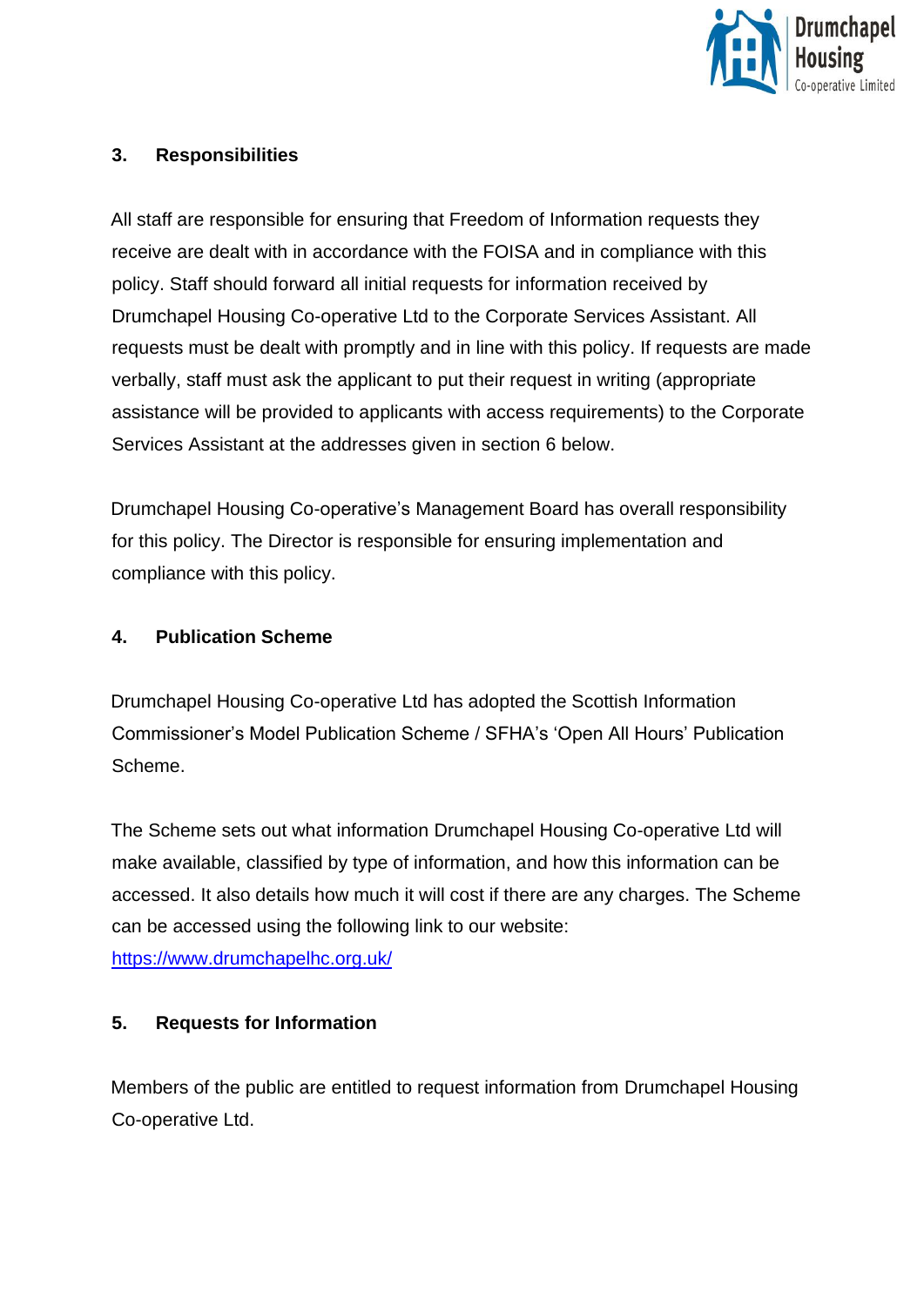

All recorded information held by Drumchapel Housing Co-operative Ltd falling within the functions set out in 'Scope' above, is subject to the requirements of the FOISA. The type of information which may be requested can be paper or electronic and may include draft documents, agendas, minutes, emails, diaries or handwritten notes.

Where a valid request is received, there is a duty on Drumchapel Housing Cooperative Ltd to confirm or deny whether it holds the information and if it does hold it, to provide the information so long as an exemption does not apply. If information has been requested but is not held, Drumchapel Housing Co-operative Ltd will inform the applicant of this. In exceptional cases Drumchapel Housing Co-operative Ltd may not be able to either confirm or deny if the information requested is held, for example where the request is for personal information of a person other than the requester.

If a request is unclear, Drumchapel Housing Co-operative Ltd will ask for clarification as soon as possible to enable us to proceed with considering the request. Drumchapel Housing Co-operative Ltd will provide advice and assistance to help people make requests under the FOISA. We will aim to acknowledge requests for information within five working days of receipt. Drumchapel Housing Co-operative Ltd aims to respond to all requests promptly and in any event within 20 working days following receipt of a valid request. The applicant will be informed if it is not possible to comply with this timescale and will be given an indication of when the response is likely to be provided.

#### <span id="page-4-0"></span>**6. Charges for information**

Information provided in response to requests will be provided electronically, subject to reasonable adjustments (please refer to section 8) and will be free of charge where possible. Drumchapel Housing Co-operative Ltd may need to charge in some circumstances, for example where the costs are significant. In such cases Drumchapel Housing Co-operative Ltd will notify the applicant in advance and Drumchapel Housing Co-operative Ltd will not charge where costs incurred are below the threshold of £100.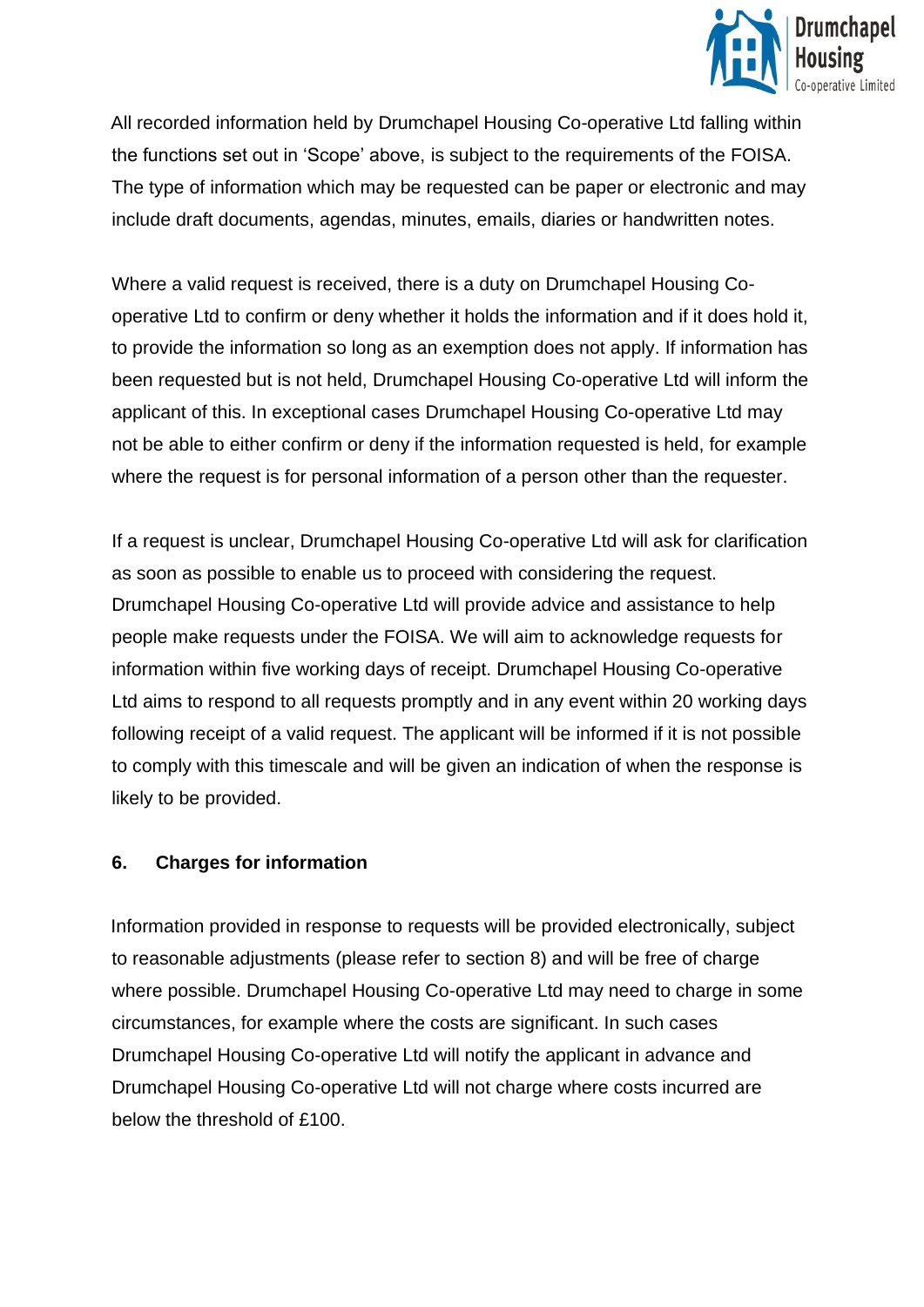

If we estimate the cost of dealing with the request to be over £100, we will issue a 'Fee Notice' informing the applicant of the required fee before processing the request for information and as soon as possible within the 20 working day deadline following receipt of the request. Once we issue a Fee Notice, the 20 working day time limit for responding stops and will start again only when we receive payment.

Any fees or disbursement costs paid to us are non-refundable. Fees and disbursement costs that we charge should be paid by BACS (Account 00799576, Sort Code 80-07-15), cheque or postal order, made payable to Drumchapel Housing Co-operative Ltd and sent to:

Drumchapel Housing Co-operative Ltd 4 Kinclaven Avenue Drumchapel G15 7SP

#### <span id="page-5-0"></span>**7. Statistics**

Drumchapel Housing Co-operative Ltd must submit statistical reports to the Scottish Information Commissioner on a quarterly basis. The reports include the numbers of requests received under FOISA, EIR and GDPR legislation, whether any exemptions were used and whether any reviews were carried out.

#### <span id="page-5-1"></span>**8. Exemptions**

The FOISA does not entitle applicants to be given all information held by Drumchapel Housing Co-operative Ltd. The FOISA sets out exemptions from the right of access to information.

There are two kinds of exemptions:

• Absolute exemptions – the right to information is completely over-ridden by the exemption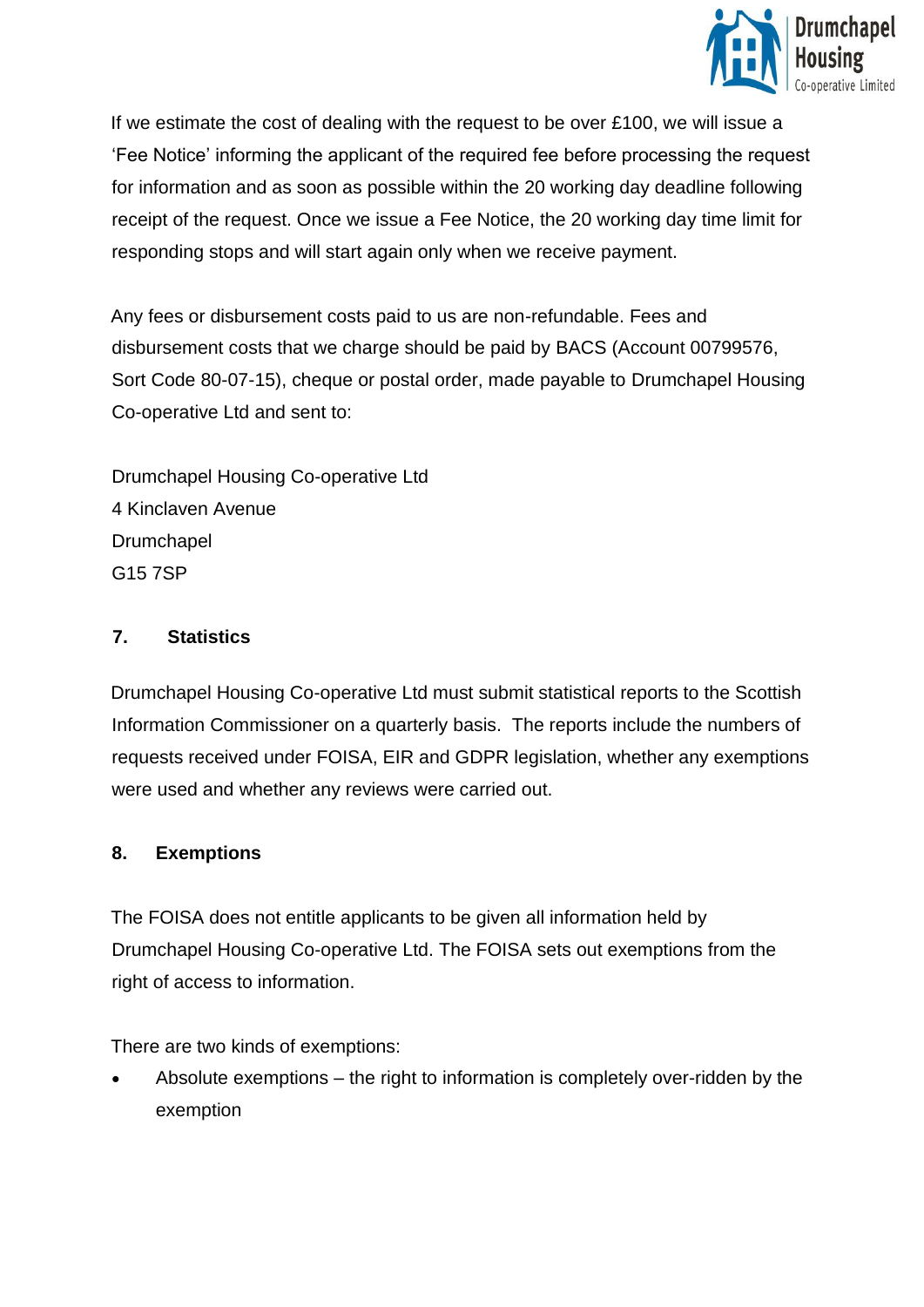

• Non-absolute exemptions – where an exemption may be applied, but Drumchapel Housing Co-operative Ltd must decide whether it serves the interests of the public better to disclose the information than to withhold it. This is known as the public interest test.

Although there might be occasions when it is appropriate to rely on an exemption, provision of information is an integral part of Drumchapel Housing Co-operative Ltd's work. Therefore, we aim to disclose as much information as possible and rely on exemptions only in limited circumstances.

Where a request is refused, a refusal notice must be issued setting out the section of FOISA being relied upon and in most instances explaining the reasons for the refusal, including the details of any public interest and prejudice tests that have been applied. The refusal notice will also outline the review procedure with relevant details and inform the requester of their right to complain to the Information Commissioner.

#### <span id="page-6-0"></span>**8.1 Vexatious requests**

While we are committed to providing information, we sometimes receive requests which can be deemed 'vexatious'.

In determining whether a request may be vexatious we will consider whether meeting the request is likely to cause a disproportionate or unjustifiable level of distress, disruption or irritation. Where we believe the request to be vexatious, we will issue a refusal notice **unless** we have already done so in response to an earlier vexatious or repeated request from the same individual, and it would be unreasonable to issue another one.

## <span id="page-6-1"></span>**8.2 Repeated requests**

Drumchapel Housing Co-operative Ltd can refuse requests if they are repeated within a reasonable timescale from the previous request, whether or not they are also vexatious.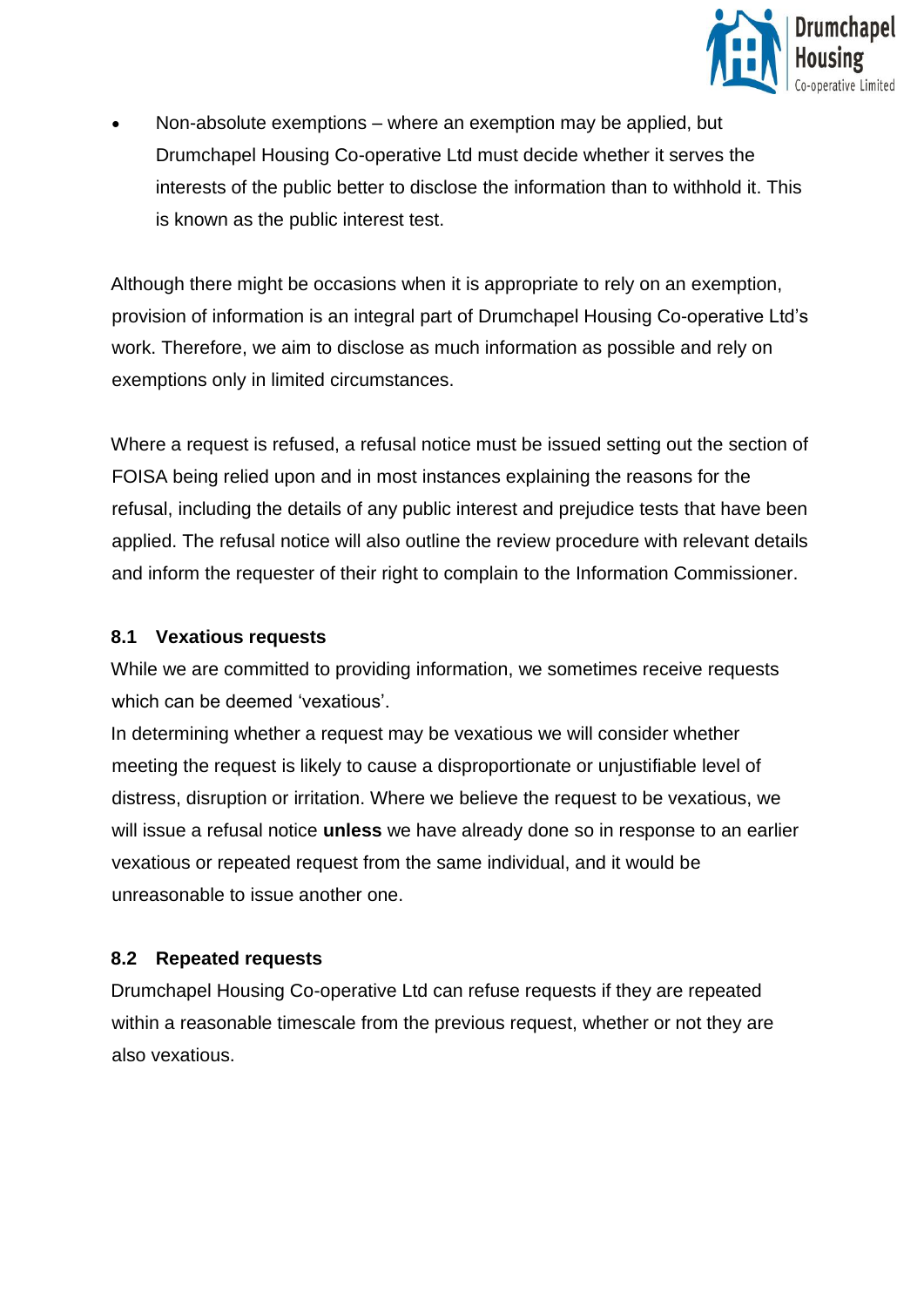

## <span id="page-7-0"></span>**8.3 Cost Limit is Exceeded**

Drumchapel Housing Co-operative Ltd reserves the right to refuse requests where the cost of providing the information would exceed the statutory cost limit. This limit is currently £600.

The requester cannot be charged for the first £100 it costs to find and provide the information. Therefore, if the cost of providing the information is less than £100, the requester will receive it free of any charges.

If the cost is over £100 and up to and including £600, we can charge the requester 10% of the cost of providing the information (bearing in mind, the first £100 is free) so the maximum we could charge would be £50, i.e. 10% of the remaining £500 if the cost to us was £600

If the total cost to us is going to be over £600, we can refuse the request. However, we will advise on how the cost could be reduced so that the request could be fulfilled.

The fees regulations allow us to charge for "projected costs", "whether direct or indirect, which Drumchapel Housing Co-operative Ltd reasonably estimates we are likely to incur in locating, retrieving and providing the information". Costs which might be charged include estimates of the staff time to collect information from our archive, the cost of postage to deliver the information to the requester or the cost of photocopying in order to provide it. We cannot, however, charge for the time and resources used to determine whether we actually hold the information e.g., through searches of catalogues and records holdings. We also cannot charge for any costs incurred in deciding whether the information can be released.

## <span id="page-7-1"></span>**8.4 Other Exemptions**

There are other exemptions that Drumchapel Housing Co-operative Ltd might apply to information being released and these include:

• Information otherwise accessible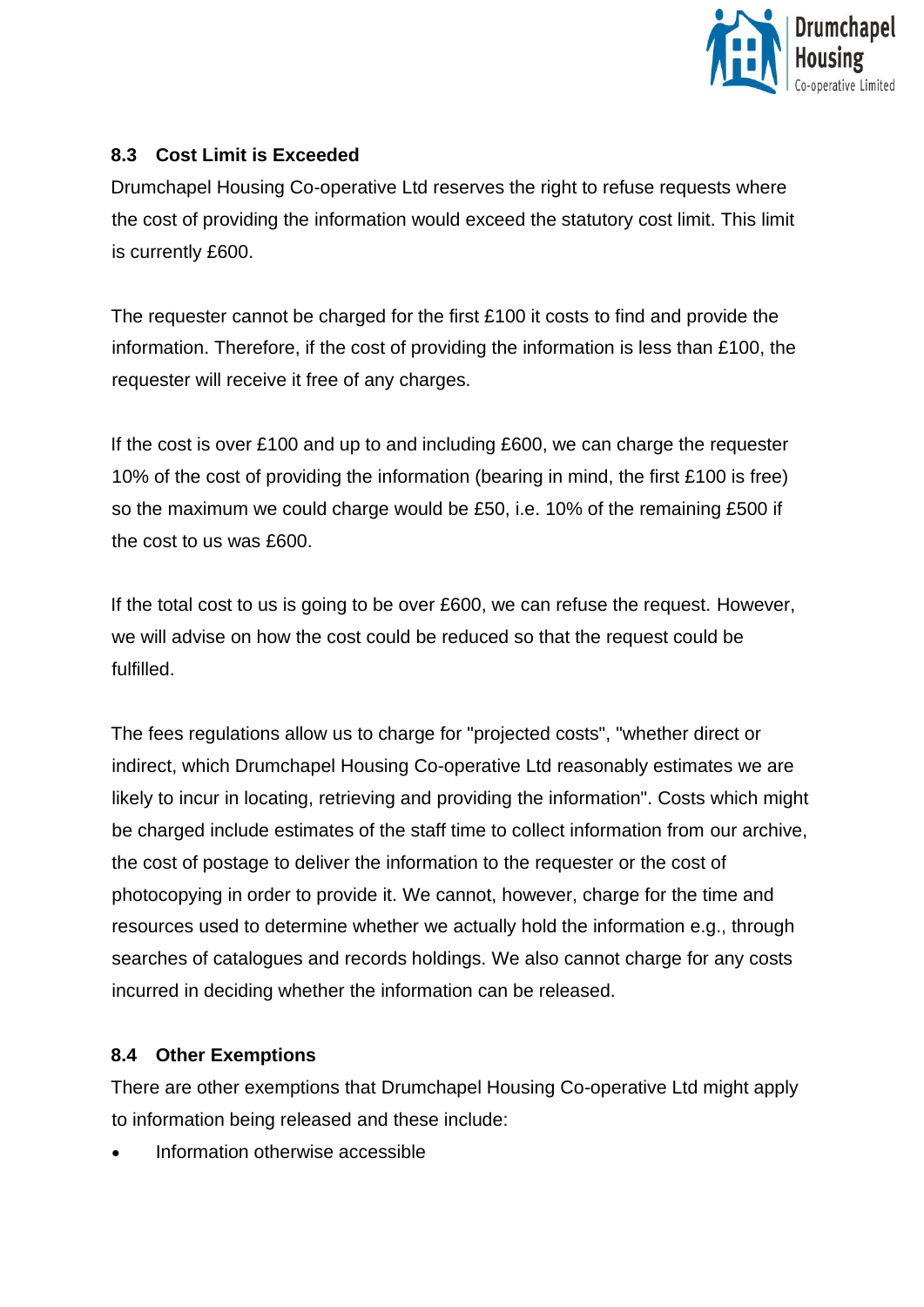

- Prohibitions on disclosure
- Information intended for future publication
- Relations within the United Kingdom
- Formulation of Scottish Administration policy etc.
- Prejudice to effective conduct of public affairs
- National security and defence
- International relations
- Commercial interests and the economy
- Investigations by Scottish public authorities and proceedings arising out of such investigations
- Law enforcement
- Confidentiality
- Court records, etc.
- Personal information (as defined in GDPR and DPA 2018)
- Health, safety and the environment
- Audit functions
- Communications with Her Majesty etc. and honours

#### <span id="page-8-0"></span>**9. Complaints**

Anyone who has made a request for information to Drumchapel Housing Cooperative Ltd under the FOISA is entitled to request an internal review if they are unhappy with the way their request has been handled.

Internal reviews will be carried out by a senior member of staff who was not involved with the original decision.

A request for review may be about:

- a decision not to give them some or all of the information
- how an exemption has been applied
- how the request was handled (eg failing to reply to them within the time limit allowed)
- a complaint about our Publication Scheme,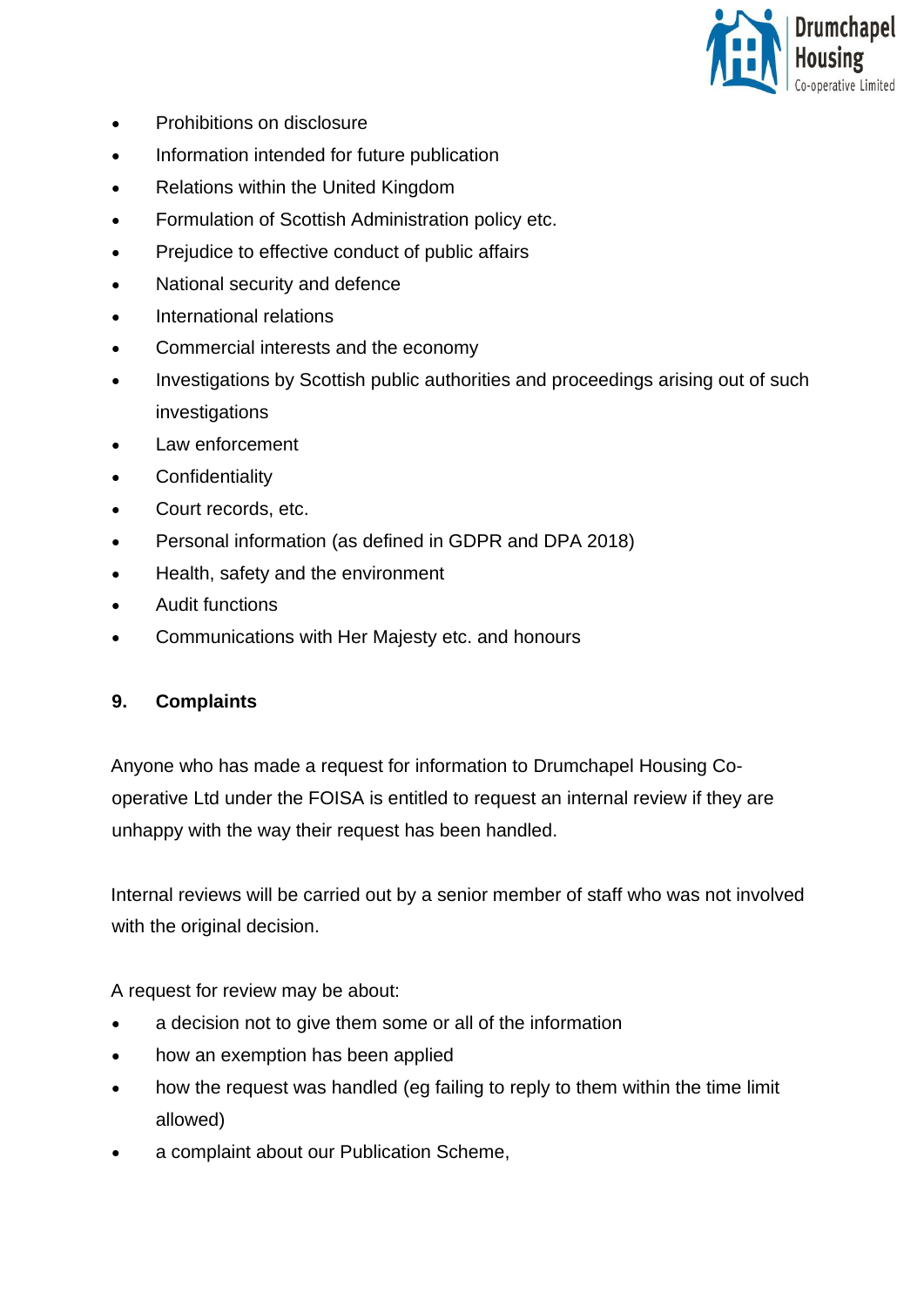

- failing to give them advice about, and help with, making their request
- asking them to pay a fee that they might feel is unreasonable

Drumchapel Housing Co-operative Ltd may ask the applicant for clarification of the grounds of their complaint if the grounds are not clear.

A request for an internal review should be sent to:

Drumchapel Housing Co-operative Ltd 4 Kinclaven Avenue Drumchapel G15 7SP

Email: [enquiries@drumchapelhc.org.uk](mailto:enquiries@drumchapelhc.org.uk)

An internal review will consider whether or not the request was handled appropriately, in line with the requirements of the FOISA. Applicants wishing to ask for an internal review must do so within 40 working days of the date of Drumchapel Housing Co-operative Ltd's final response to their request.

Drumchapel Housing Co-operative Ltd will acknowledge the request for an internal review within five working days and aims to respond within 20 working days of receipt. In a small number of cases, the response may take longer. In these circumstances, Drumchapel Housing Co-operative Ltd will notify the requester, explain why more time is needed and give an estimate of the completion date.

Anyone who is unhappy with the outcome of an internal review is entitled to complain to the Scottish Information Commissioner.

## **10. GDPR Privacy Statement**

10.1 The Co-operative will gather and use certain information about individuals in accordance with GDPR. Staff members have a responsibility to ensure compliance with the terms of the privacy policy and to collect, handle and